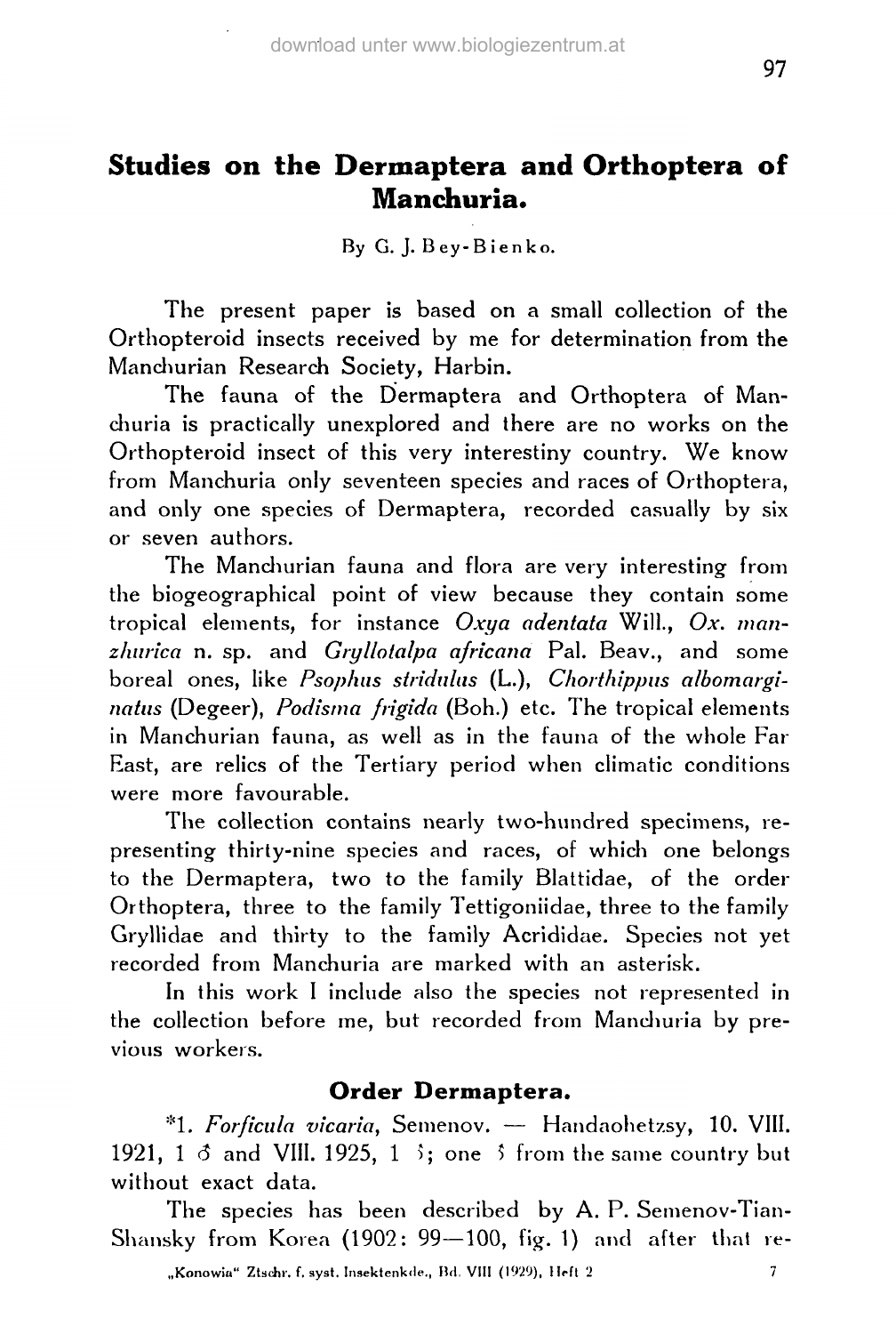corded by the same author from the Russian Far East (1908: 169), but not known previously from Manchuria.

2. *F. robusta,* Semenov. — Not represented in the collection but described by Semenov-Tian-Shansky from the Russian Far East, Korea and Manchuria (Ashiche and Van-li-cho-tun) (1908: 166—167).

This species has been recorded by earlier authors from E. Asia under the name *F. tomis* (Kol.).

## **Order Orthoptera. Family** *Blattidae.*

\*3. *Blattella germanica* (Linné). — Handaoehet7sy, 10. VIII. 1921, 1 3.

A cosmopolitic species but no exact record of this species from Manchuria are known to me.

4. *G.* ?? sp. ?? — Gaolindzsy, 22.—27. VI. 1926, 2  $\frac{3}{7}$ ; same locality, VI. 1926, 2 *â* 5 and 2 larvae.

This cockroach is characterised by a very strange combination of morphological features and determination of its generic position is very difficulty without the female sex. I give only a brief description of this probably new genus and species.

Body depressed, elyptical. Pronotum semicircular; anterior part with a distinct broad transverse impression and elevated anterior margin; posterior part with a very distinct longitudinal impression. Elytra and wings absent. Legs very short; tarsi without arolia or pulvilli; femora not more than two and half times as long as broad; anterior femora in apical part with  $3-5$ spines on anterior lower margin and with 2—3 spines on posterior lower margin ; middle femora without spines belon. Supraanal plate triangular; cerci short, subequal in lenght to the supraanal plate, not articulated, depressed, strongly sharpened on the apex ; styli small, symmetrical. General coloration uniformly blackish-brown. Total length 17—21 *mm.*

## **Family** *Tettigoniidae.*

\*5. *Conocephahis chinensis* (Redt.). — Handaochetzsy, 10. VII. 1921, 1 3; same locality, 15. VII. 1921, 2 3 3.

The species has been described by its author from "Amur" (Redtenbacher, 1891 : 509—510, fig. 85) and later on recorded by Matsumura and Shiraki from Japan (1908: 53) and by Uvarov from Russian Far East (1926: 283).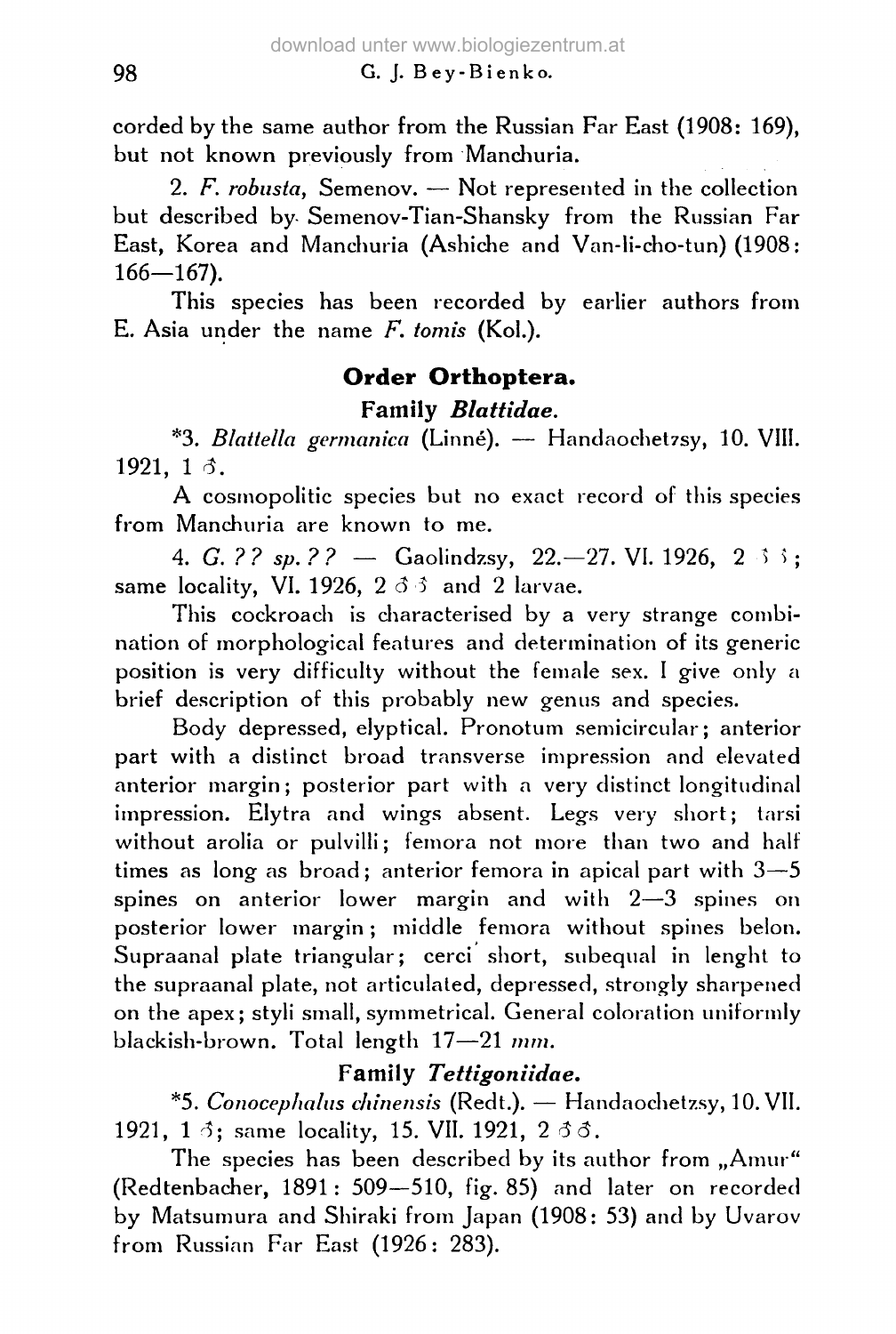6. *Homorocoryphus nitidulus* (Scop.) — Not represented in the collection but recorded recently by me from Harbin (1926: 200).

**7.** *Gampsocleis sedakowi sedakowi* (F.-W.) — This subspecies has been recorded from Mukden, E. Manchuria by Dirsh (1927: 150), but I have no specimen from that country.

8. *G. sedakowi obscura* (Walk.). — Handaohetzsy, 30. VIII. 1921, 1  $\delta$ ; the station Hingan, 5. VIII. 1926, 2  $\delta$   $\delta$  and 2  $\varphi$   $\varphi$ (P. A. Pavlov).

Recorded by Dirsh from Guntszhulin, South Kuantshen, Manchuria (1927: 151).

9. *G. inflata,* Uvarov. — Described by Uvarov from Shantuny, N. China (1924: 525) and recently recorded by Dirsh from Manchuria without an exact data (1927: 155). Not represented in the collection.

\*10. *Deracantha onos* (Pall.). — Station Tshzhalantun, 9. VIII. 1925, 1 *Ô* (P. A. Pavlov).

Known from Transbaikalia, N. E. Mongolia (Jacobson, 1905: 423—424) and recorded by Pylnov from N. Mongolia (1916: 282).

## **Family** *Gryllidae.*

\*11. *Oecanthus longicauda,* Matsumura. — Ertzendsiandsy, 1022,  $2 \delta \delta$ ,  $2 \epsilon \Omega$ .

Described by Matsumura from Formosa but not yet recorded from the continent. Mr. V. M. Dirsh, Kiev kindly determined my specimens and wrote to me that he knows this species also from Russian Far East.

\*12. *Gryllus in/ernalis* Sauss. — Station Mangau, 12. VIII. 1926, 1  $\varphi$ ; Handaohetzsy, 10. VII. 1926, 1  $\varphi$ , 1  $\varphi$ .

Described by Saussure from Tshifu, China (1877: 156) and recorded by Bolivar from Daba near Kalgan, N. China (1901: 244) and by Uvarov from Russian Far East (1926: 289).

Caudell (1927: 7) and Vnukovsky (1927: 443) recorded recently from E. Siberia another species *Gryllus desertus* Pall, (the former author from Okeanskaya near Vladivostok and the latter from Habarovsk), but it is evident thut these two records are based on wrong determinations (because *G. desertus* is a Mediterranean species and its occurence in Paleanarctic region is quite improbable) and belong to *G. in/ernalis.*

13. *Gryllotalpa a/ricana* Pal. Beauv. — Station Mangau, 12. VIII. 1926, 1 3; Ertzendsiandsy, 29. IX. 1920, 2 53; Harbin,  $V. 1923, 19.$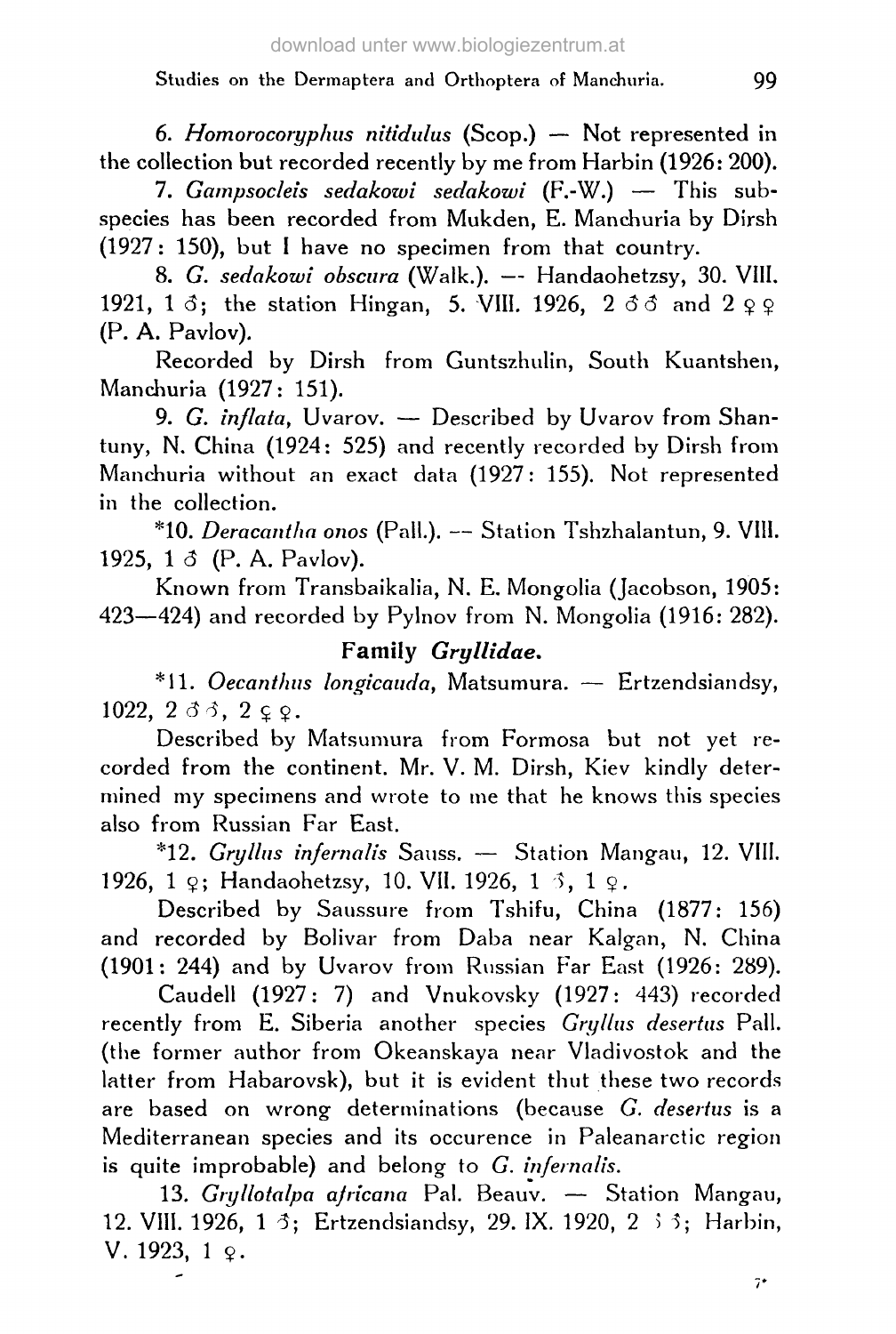#### 100 G. J. Bey-Bien ko.

Rerently recorded by me from Harbin (1927: 3) and probably very common in Manchuria.

## **Family** *Acrididae.*

\*14. *Acrida turrita* L. — Station Siaohaotzsy, 19. VIII. 1926, 1 đ.

The specimen belongs to the typical from not to subspecies *koreana* Ikonnikov, described by that author from Korea (1913: 10—11, fig. 1). This species was recorded from Japan both by Rehn (1902: 629) and Shiraki (1910: 17) under the name *Acr. nasuta* L., but Hebard showed that Japanese records belong to *A. turrita* (1926: 211). Rehns record of *A. nasuta* from Korea (1902: 629) belongs unquestionably to *A. turrita* also or to its sbsp. *koreana* Ikon.

15. *Parapleurus alliaceus* (Germ.). — Recorded by Ikonnikov from Tsitsikar (1911: 244) but not represented in collection.

In 1902 Rhen described from Japan another species of the genus *Parapleurus,* viz. *P. fastigiatus* (1902: 629—631) but Hebard in 1924 synonimised that species with Germar's *P. alliaceus* (1924: 213).

16. *Chrysochraon vittalus* Uvarov. — Not represented in the collection, but has been described by Uvnrov from prov. Mukden (Tshendiatun near Maimakai), as well as from Transbaikalia (1914: 168—169); known also from N. Mongolia (Pyinov, 1916: 276—277) and from Minusinsk distiict, Central Siberia (Tarbinsky, 1926: 278).

\*17. *Podismopsis ussuriensis* Ikon. — Station Gaolintzsky, 1.—3. VII. 1926,  $1 \,$ 9.

Originally described by Ikonnikov from the Russian Far East (1911: 246—247), then recorded by the same author from Korea (1913: 11), but not known previously from Manchuria.

18. *Chorthippus (Stauroderus) apricarius* (L.). — Recorded by Ikonnikov from Tsitsikar (1911: 251) but not represented in the collection.

19. Ch. (St.) hammarströemi (Miram). - Recorded by Tarbinsky (1926: 279) from Tziaitziaghon, South fiom Harbin, but I have no specimens from Manchuria.

\*20. *Ch. (St.) dubius* (Zub.)

1898. *Stenobothrus dubius* Zubowsky, Ann. Mus. Zool. Acad. Imp. Sci. St. Petersb., III, pp. 85-86 (93; gouthern part of W: Siberia and Semipalatinsk province).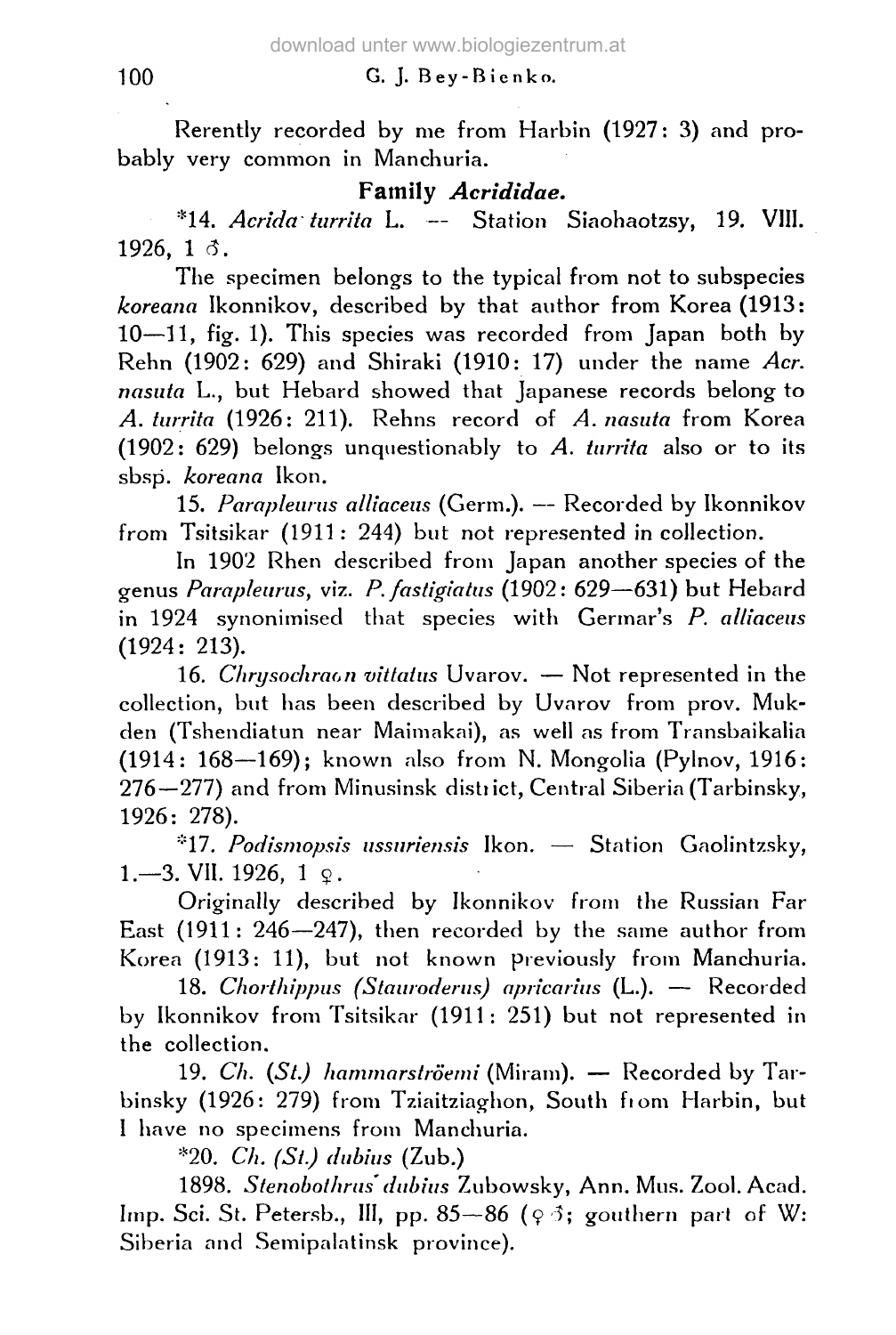1901. *Stenobothnis horvathi* Bolivar, in Zichy, Dritte Asiat. Forschungsreise, II, Orthoptera, p. 231 (3  $\Omega$ ; Urga, N. Mongolia).

Station Anda, 15.-16. VIII. 1926, 1 9.

Not known previously from Manchuria, but recorded by Karny from Lan-tshou, Gan-ssu prov., NW. China (1908: 30). The species described by Bolivar from Urga under the name *St. horvathi* is typical *Ch. dubius* as a careful comparision of Bolivars description with speciemens of *Ch. dubius* Shows. It is evident that this species is videly distributed in northern parts of Central Asia.

21. *Ch. {St.) bicolor* (Charp.) — Not represented in the collection but recorded by Ikonnikov from Tsitsikar (1911: 253).

22. Ch. (St.) sp. Station Mangau, 12. VIII. 1926,  $1 \circ$  in bad condition.

Probably represents a new species, but I do not want to describe a new species of this difficult genus on the female sex only. Elytra in this specimens are characterised by the strongly narrowed apical third ; mediastinal area very prominent. Pronotum with feebly incurved lateral keeels; typical sulcus placed distinctly behind the middle of pronotum. Elytra scarcely reaching the apex of the abdomen.

\*23. *Ch.* (in *sp.) albomarginatus* (Degeer). — Station Mangau 12. VIII. 1926,  $2 \varrho$  .

24. *Ch.* (in *sp.) dorsatus* (Zett.) — Not represented in the collection but recorded from Tsitsikar by Ikonnikov (1911: 254).

\*25. *Euchorthippus unicolor* (Ikon.) — Station Mangau, 12. VIII. 1926, 1  $\circ$ , 2  $\circ$   $\circ$ ; station Anda, 13. -16. VIII. 1925, 1  $\circ$ , 1 $\circ$ .

This interesting and very good species was described by its author from Korea (Ikonnikov, 1913: 15) and not known from any anoter locality.

\*26. *Gomphocerus sibiricus* (L). — Manduhe, 30. VII. 1926, 1 *3* (P. A. Pavlov).

Widely distributed insect, but not known previously from Manchuria; the specimens are typical *sibirica* L., but not the var. *kudia* Caudell, described recently from Kudia river, Russian Far East (1026: 2—3), which differs from the typical form only by larger size. It is evident that this "variety" is a distinct geographical race of *G. sibi/icus,* because some other widely distributed species, for instance *Arcyptera microptera* (F.-W.), *Celes skalozubovi,* Adel, and *Bryodema tuberculutuin* (Fabr.) give also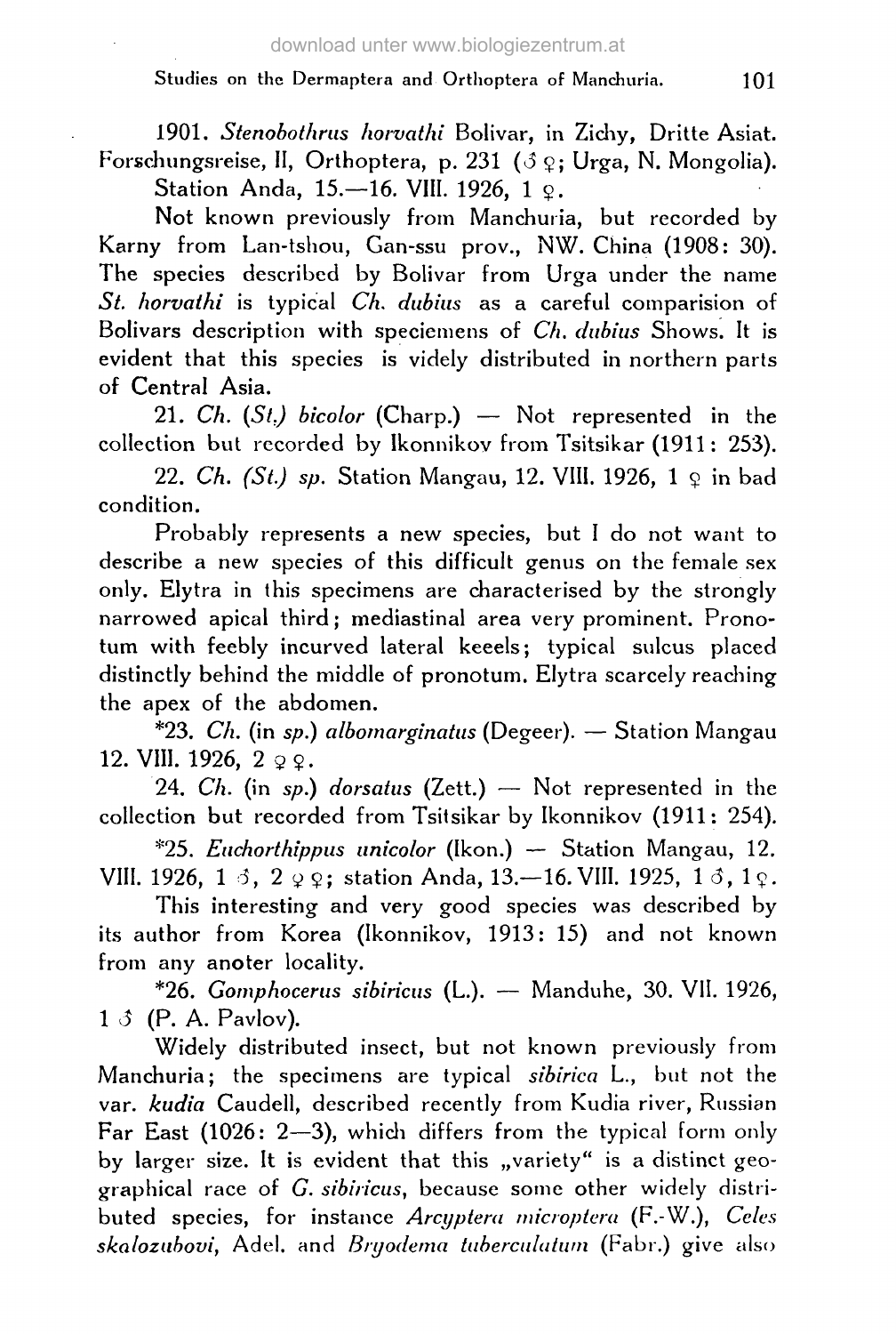in the eastern portions of • their arens of distribution distinct geographical races, differing from the typical forms specially in their larger size.

27. *G. przezualskyi* Zub. — Recorded by Ikonnikov from Tsitsikar (1911: 249) but not represented in the collection.

\*28. *Acryptera microptera sibirica* Uvarov. — Manduhe, 30. VII. 1925,  $1 \circ (P. A. Pavlov)$ .

Specimens recorded by Ikonnikov from Tsitsikar (1911: 251) under the name *A. flavicosta* (Fisch.) unquestionably, as show their dimensions given by that author, belong to this subspecies, originally described by Uvarov from Transbaikalia and Irkutsk provinces (1914: 170—171).

\*29. *A. fusca fusca* (Pall.) — Station Tshzhalantun, 8. VIII. 1925, 1  $\Omega$  (P.A.Pavlov); Manduhe, 30. VII. 1925, 1  $\Omega$  (P.A. Pavlov); station Hingan, 5. VIII. 1925, 12' $\circ$   $\circ$ , 13  $\circ$   $\circ$  (P.A.Pavlov).

\*30. *A. fusca albogeniculata* Ikon. — Station Hingan, 5. VIII. 1925, 1  $\delta$ , 2  $\Omega$   $\Omega$  (P. A. Pavlov).

It is very interesting that this subspecies has been taken in the same locality as the preceding subspecies.

31. *Aiolopus tergestinus* (Charp.). — Station Mangau, 12. VIII. 1926, 2  $33, 499$  and 2 larvae; station Anda, 15,-16. VIII. 1926, 1 larva.

The species has been recorded from Tsitsikar by Ikonnikov (1911: 254). It is interesting that immature specimens of this species were taken in August.

\*32. *Psophus stridulus* (L.) — Station Hingan, 5. VIII. 1925,  $2 \triangleleft 3$ ,  $2 \triangleleft 2 \triangleleft$  (P. A. Pavlov).

Typical *C. skalubovi* Adel., but not the sbsp. *orientalis* Ikonnikov, described by its author from Korea and the lake Hanka Russian Far East (1013: 15-16).

\*33. *Celes skalozubovi skalozubovi* Adel. — Station Tshzhalantun, 8. VIII. 1925,  $1 \circ (P. A. Pavlov)$ .

34. Oedaleus infernalis Sauss.  $-$  Harbin, 1925, 2  $\Omega$  ; the station Hingan, 5. VIII. 1925,  $1 \varrho$  (P.A. Pavlov); Ertzendziandzy,  $29.$  VI. 1920, 1  $\Omega$ .

Recorded by Ikonnikov doubtfully from Tsitsikar (1911: 255).

35. *Bryodema tuberculatum dilutum* (Stoll.) — Station Hingan, 5.VIII. 1925, 2 *6 6* (P. A. Pavlov); station Tshzhalantun, 8. VIII. 1925, 1 3, 1 9; station Manduhe, 30. VII. 1925, 1 3 (P. A. Pavlov).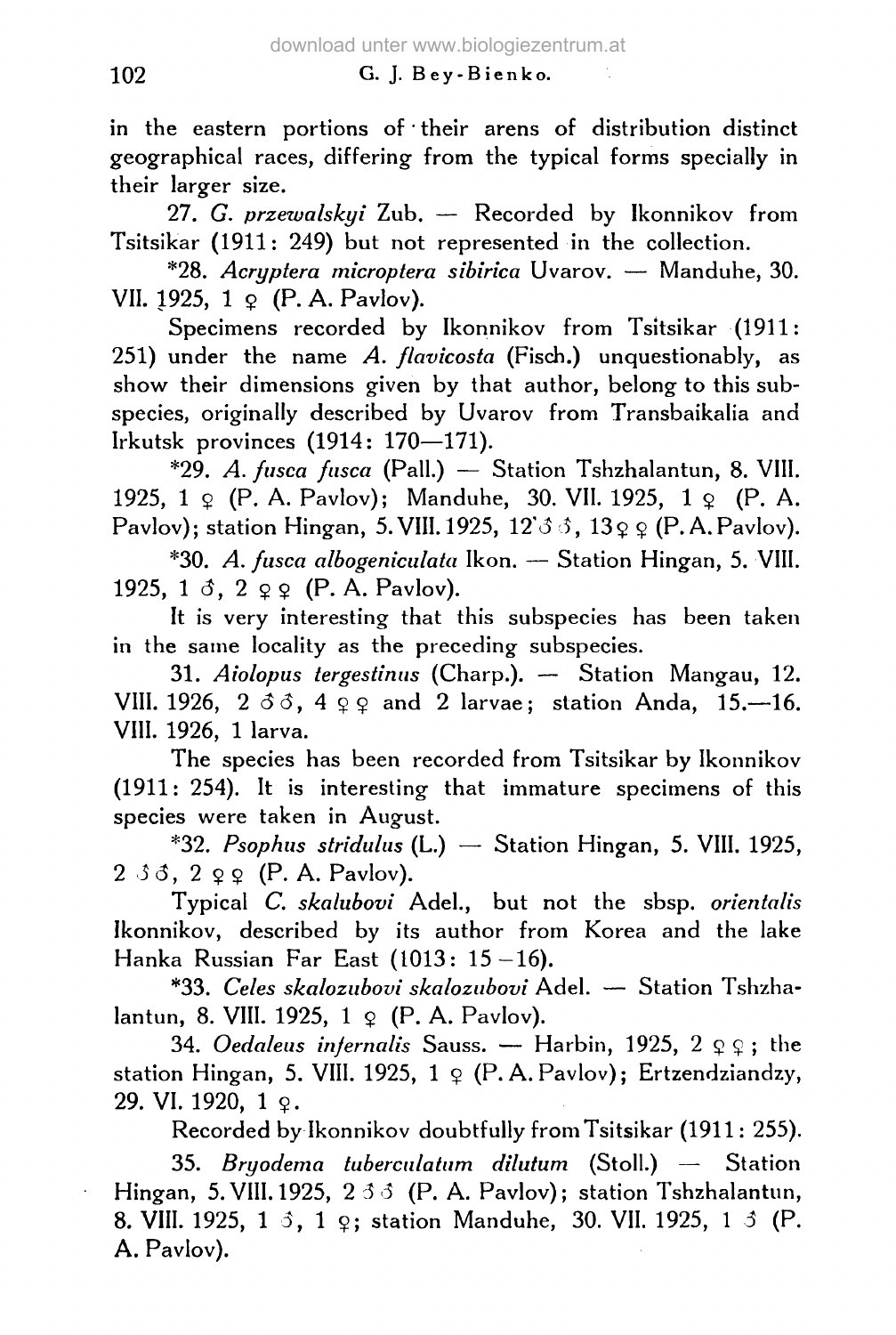This eastern subspecies of *tuberculatum* Fabr. is recorded by me from Manchuria in my monograph of the genus *Bryodema* (Bey-Bienko, 1928).

\*36. *B. hictuosum luctuosum* (Stoll.) — Station Anda, 15.  $-16.$  VIII. 1926, 1  $\Omega$ .

Widely distrubited subspecies but not recorded previously from Manchuria.

\*37. *B. barabensis* (Pall.) — Manduhe, 30. VII. 1925, Id, l ç (P. A. Pavlov).

38. *B. rhodopa* (Fisch.-W.) — Station Anda, 13. **VIII.** 1926, 4 J 3; same locality, 15.—16. **VIII.** 1926, 2 ÇÇ; station Hingan, 5. **VIII. 1925,** 1 *S,* 1 Ç (P. A. Pavlov); station Mandube, 30. **VII.** 1925, 1  $\delta$ ; station Tshzhalantun, 8. VIII. 1925, 1  $\delta$  (P. A. Pavlov).

The species was recorded by Ikonnikov from Tsitsikar (1911: 256) under the name *B. barabense* Pall. var. *rhodopa* Fisch.-W. ; I am inclined to think that *rhodopa* F.-W. is a distinct species more southern in its distrubition (Bey-Bienko, 1928).

\*39. *Sphingonotus mongoliens* Sauss. — Station Tshzhalantum, 8. VIII. 1925, 9  $\varphi$   $\varphi$  (P. A. Pavlov).

Originally described from "Mongolia" (probably N. China) (Saussure, 1888: 82) and then recorded by Ikonnikov from Korea (1913: 19).

## **Genus** *Haplotropis* **Sauss.**

1888. *Haplotropis* Saussure, Additamenta ad Prodr. Oedipodiorum, p. 125 (genotype *H. brunneziana* Sauss. by monotypy).

1905. *Haplootropis* Jacobson, in Jacobson and Bianchi, Priamokr. Lozhnos. Ross. Imp., p. 280.

1910. *Haplotropis* Kirby, Syn. Cat. Orthopt., Ill, p. 283.

1910. *Staurotylus* Adelung, Horae Soc. Ent. Rossicae, XXXIX,

pp. 343—344 (genotype *St. mandshuricus* Ad., by monotypy) (syn. nov.).

40. *H. brunneriana* Sauss.

1888. *H(aploiropis) brunneriana* Saussure, loc. cit., p. 125, pl. 2, fig. 10 ( $\Omega$ ; the river Amur).

1905. *H(aplotropis) brunneriana* Jacobson, in Jacobson and Bianchi, loc. cit., p. 280.

1910. *H(aplotropis) brunneriana* Kirby, loc. cit., p. 283.

1910. *Staurotylus mandshuricus* Adelung, loc. cit., pp. 344 —346 (5, \$; Guntshulin, prov. Kuantskei, Manchuria; [the lake Hanka, South Ussury region]).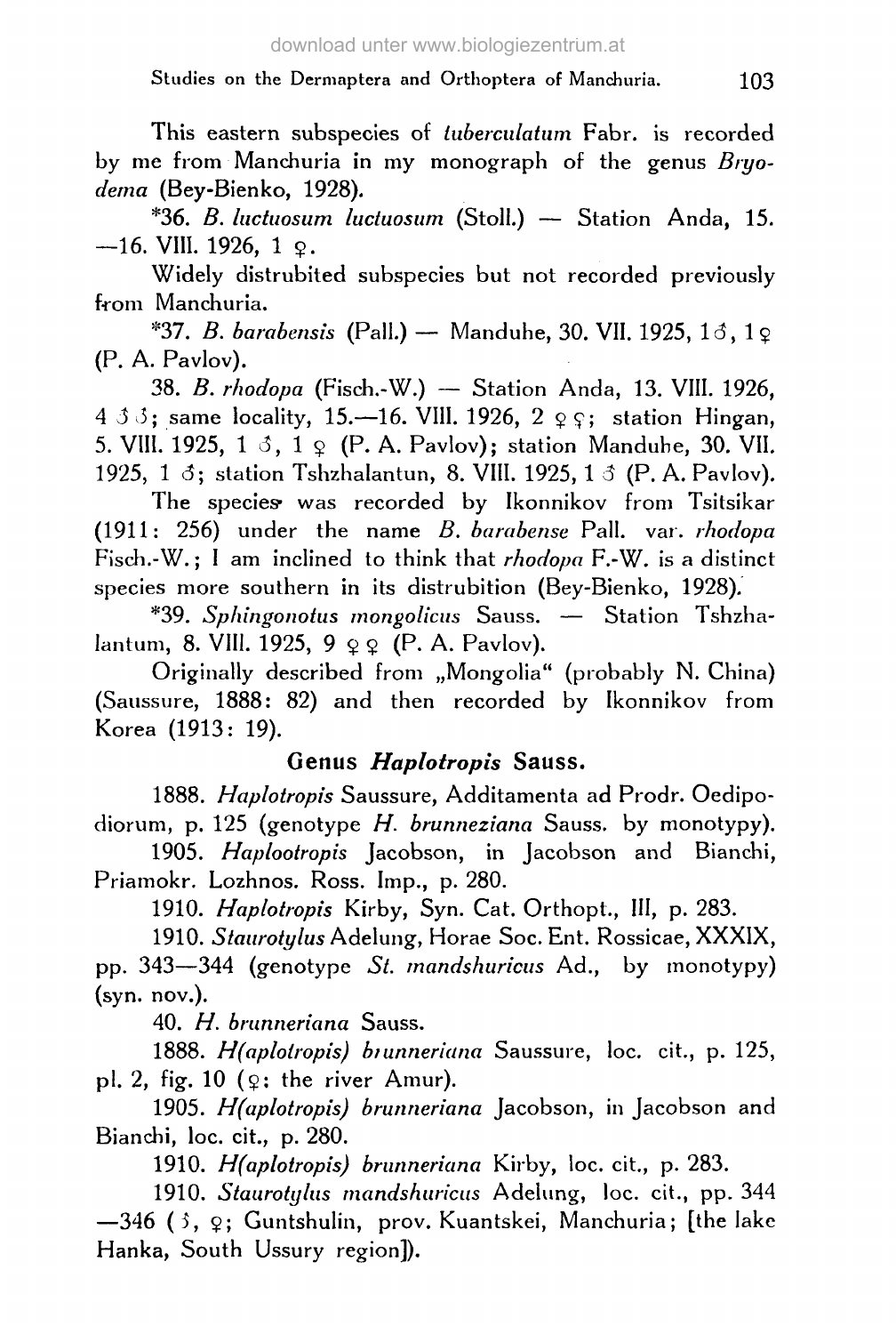#### 104 G. J. Bey-Bienko.

1911. Haplotropis brunneriana Ikonnikov, Ann. Mus. Zool. Acad. Imp. Sci. St.-Petersb., XVI, pp. 256-257 (3, 9; Kamen-Rybolov (on the lake Hanka, South Ussury region; Manchuria; North China]).

1926. *Haplootropis brunneriana* Bey-Bienko, Izvest. Zap.- Sibir. Otd. Russ. Geogr. Obstsh., V, p. 202 (The district Tshita, Transbaikalia).

Station Hingan, 5, VIII. 1925,  $1 \circ$  (P. A. Pavlov); station Tshzhalantun, 9. VIII. 1925,  $3 \varphi$  (P. A. Pavlov); station Manduhe, 30. VII. 1925, 1 *6* (P. A. Pavlov).

A careful comparision of the detailed description given by Adelung for his *Staurotylus mandshuricus* with specimens of *Haplotropis brunneriana* shows that the two insects are synonymous. Adelung's mistake was based on the wrong determination of the subfamily, because fhis author thought that his new *St. mandshuricus* is a member of the subfamily Pamphaginae.

I. Bolivar in his monograph of the Palaearciic Pamphaginae did not include Adelung's *Staurotylus* and he also was inclined to think that this genus belongs to the subfamily Batrachotetriginae and is probably Saussure's Haplotropis (1912: 3). It is evident that the occurence of any Pamphagid in North-East Asia is quite impossible because this group is Mediterranean and Ethiopian in its distribution.

The species, as show the above mentioned references, is widely distributed in North-East Asia (Paleanarctic region).

\*41. *Oxya adentata* Will. (Fig. 1). Ertziandziandzy, 21. VI. 1920; 1  $3 \Omega$   $9 \Omega$ .

The species was described by its author from Taipaishan, Shense provinee of China (Willemse, 1925: 26—27, figs. 21—23) and quete recently recorded by Uvarov from Okeanskago, near Vladivostok, Russian Far East (1926: 290).

Two females are quite typical, while another female differs from them by the subgenital plate, which has two submedian spines and two more or less sharp lateral carinae. Uvarov  $(1926: 290-291)$  mentioned that one female from Okeanskaya is also characterised by the presence of a pair of submedian spines and two sharp carinae of subgenital plate, but this female was quite similar in habitus to typical *O. adentata;* I sent to Mr. B. P. Uvarov, London the four above mentioned specimens in order to verify my determination and Mr. Uvarov wrote to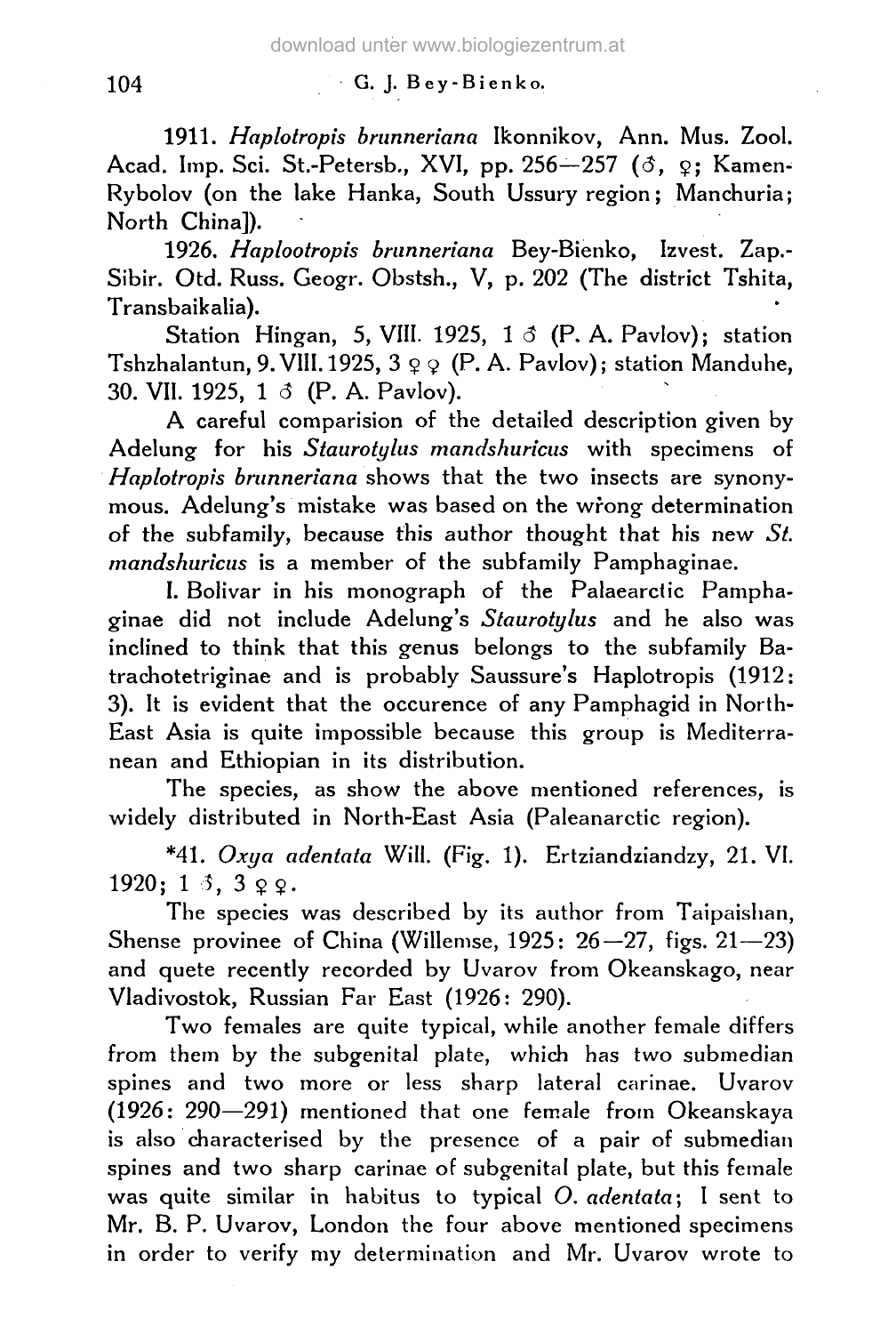me that they are *O. adentala* and that subgenital plate in this species is somewhat variable in typical series (at the British Museum).

\*42. *O. manzhurica* sp. nov. (Figs. 2 and 3). — Station Mangau, 12. VIII. 1926, 1 S (type); station Anda, 15.—16. VIII. 1926, 1 ç (paratype).

*6.* Size medium for the genus, form slender. Pronotal prozona slightly longer than metazona; hind margin of the pronotum broadly rounded. Elytra long, narrow, extending far beyond the apex of hind femora. Supraanal plate elongated, as long as broad, not broadly rounded on the apex and forming on its apical end a somewhat acute ange, a little less than 90". Cerci long, distinctly extending beyond the apex of the supraanal plate;



Fig. 1. Left male cercus of *Oxya adentala* Willemsc. — Fig. 2. Left male cercus of *Oxya manzhurica* sp. nov. — Fig. 3. Male genitalia of *Oxya manzhurica* sp. nov. from above.

seen from above they are not depressed latterally, broad; seen in profile broad in basal third and distinctly narrowed in apical two-thirds; lower margin of cercus straight; upper margin somewhat incurved near the apex of the basal third. Subgenital plate short, broad. Hind legs an in *O. adentata,* but somewhat longer.

General coloration greenish-yellow. Head with brownishgreen face and light-green lateral sides under the eyes. Lower parts of the lateral lobes of the pronotum light-green ; upper parts with a brownish postocular band. Median and anterior legs greenish-yellow; hind tibiae and external side of hind fe-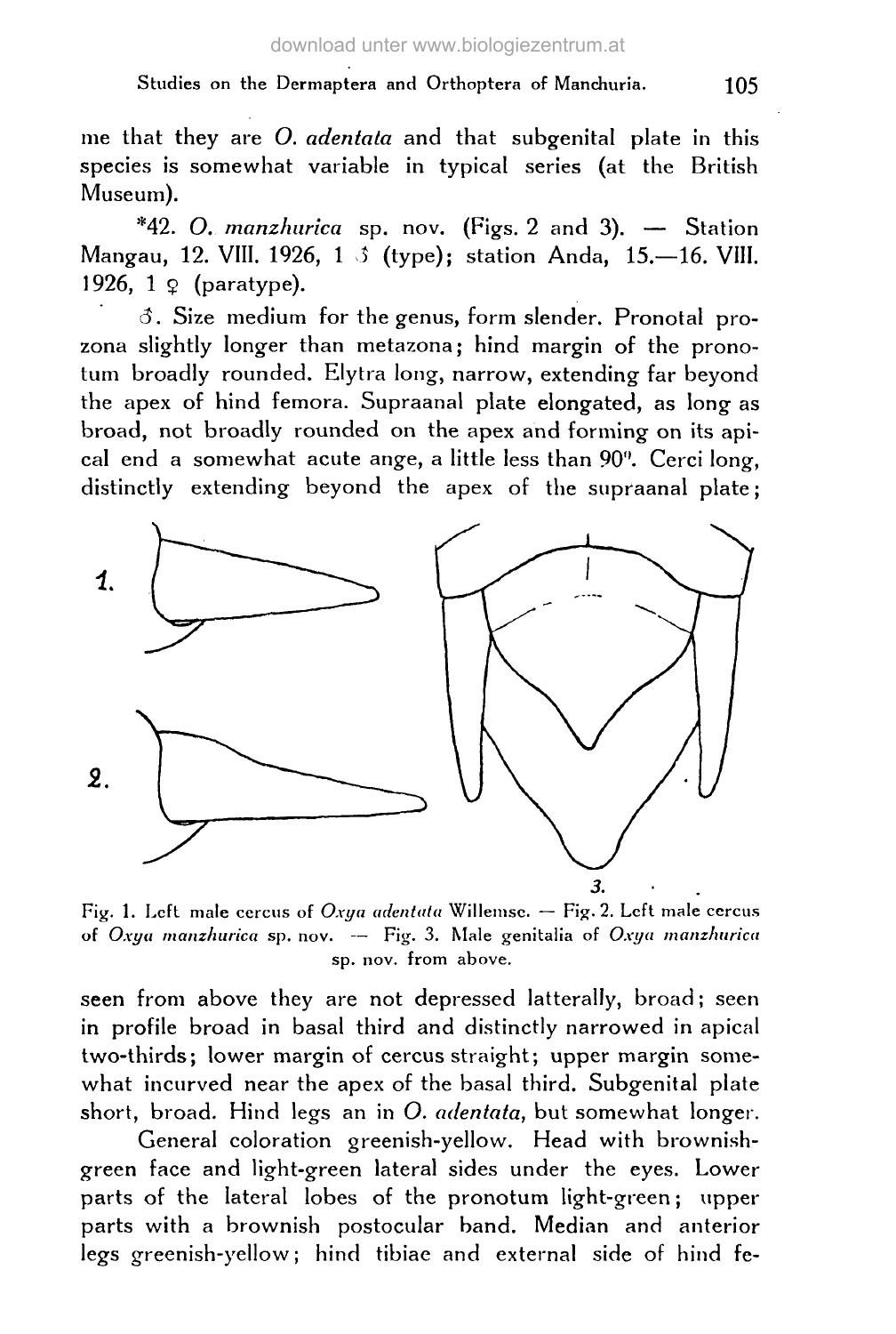### 106 G. J. Bey-Bienko.

mora light-green; inner side of hind femora yellow; apical portion of hind femora brownish yellow, with admixture of black color on lower and inner sides; basal part of hind tibiae with a little black spot on upper surface.

Ç. As the male, but larger and somewhat more robust. Prozona in pronotum a little longer than metazona; hind pronotal margin rounded-angulate. Elytra extending well beyond the apex of hind femora; their anterior margin as in *O. adentata.* Posterior pleural part of the second abdominal tergite with very small, but distinct sharpened projection. Cerci very short, broad not reaching to the apex of supraanal plate. Subgenital plate somewhat longer than it is broad, with two distinct lateral keels, forming on the straight hind margin of the plate two very small teeth; submedian spines absent. Upper valves of the ovipositor with more or less regular, equal spines; lower valves with somewhat irregular, unequal and less dense spines.

Coloration from above ligth-reddish-brown. Face redishbrown ; lateral sides of the head below the eyes light-green. Lower portion of the lateral lobes of prozona below the black postocular band, light-green. Anterior and middle legs light-gieen. external surface of hind femora, and hind tibiae light-green ; inner surface of hind femora yellow, apical external portion brownish-yellow, with a feeble admixture of black color.

|                         | Lenght of body $\ldots$ $\ldots$ 24 mm  |  |  |  |  | $25.5 \, mm$ |                      |
|-------------------------|-----------------------------------------|--|--|--|--|--------------|----------------------|
|                         | pronotum $\cdots$ $\cdots$ 5.1 $\cdots$ |  |  |  |  | 5.8 .        |                      |
| $\mathbf{y}$            | elytra $\ldots$ $\ldots$ $\ldots$ 22    |  |  |  |  | 23           | $\ddot{\phantom{a}}$ |
| $\overline{\mathbf{r}}$ | hind femora $12.3$ ,                    |  |  |  |  | 14           |                      |

Mr. B. P. Uvarov, London, has kindly compared these two specimens with series ot the genus *Oxya* in the British Museum and has informed me that this is an undescribed species differing from all previously known species.

It is very probable that *O. manzhuricais* is related to *O. shangdiensis* Willemse described by its author from Shanghai and Hai Ring, China, only on female sex  $(1925: 54 - 55, figs. 60 - 61)$ . From this species *Oxya manzhurica* differs strongly in its distinctly smaller size, form of the female subgenital plate and coloration. From *O. adentata* my new species may be easily separated by its larger size, longer elytra, form of the male supraanal plate and cerci, and the coloration.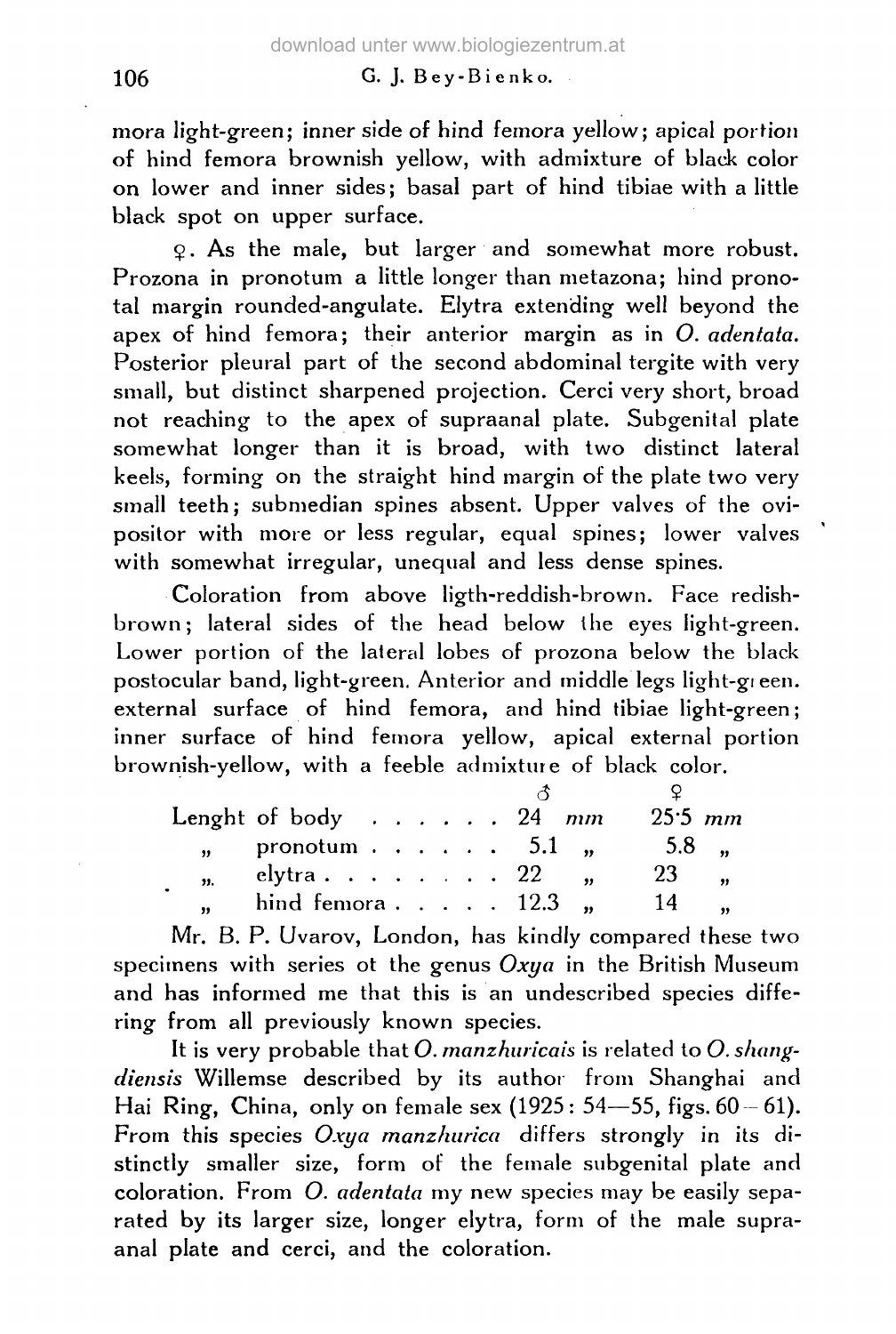\*43. *Podisma frigida* (Boh.) — Station Hingan, 5. **VIIL** 1925,  $2 \triangleleft 3$ ,  $4 \triangleleft 2$  (P. A. Pavlov).

\*44. P. parvula Ikon. — Mealis,  $1 \Omega$ .

Originally described by Ikonnikov from the Russian Far East (Ikonnikov, 1911: 260, pi. 5, fig. 3) and not recorded previously from adjacent regions.

\*45. *Prumna prirnnoa* (Fisch.-W.) — Station Hingan, 5. VIII. 1925, large series of specimens (P. A. Pavlov).

Widely distrubited in East Asia injurious species, but has been not recorded previously from Manchuria.

\*46. *Calliptamus sibiricus* Vnukovsky. — Ertzendsiandsy, 29. VI. 1920, 1  $\varphi$ ; the station Hingan, 5. VIII. 1925, 2  $\varphi \varphi$  (P. A. Pavlov); station Tshzhalantun, 8. VIII. 1925,  $2 \nsubseteq \mathbb{P}$ . A. Pavlov).

The species has been described by its author (1926: 91) from Kamen district, W. Siberia; specimens before me agree well with the brief description.

It is very probable that *C. sibiricus* represents only a western subspecies of *C. abbreviatus* Ikonnikov described from Korea and Russian Far East (1913: 21) because the former differs from the latter, as shows a comparision of Ikonnikov's description with specimens of *C. sibiricus,* only in its smaller size.

\*47. *Euprepocnernis shirakii* Bol. — Ertzendsiandsy, 20. VI. 1920,  $1 \Omega$ . This specimen agree well with Bolivar's description of his *E. shirakii,* from Japan (1914: 11—12), as well as with Hebard's redescription of this species (1924: 223—224), but they are somewhat smaller and I sent to Mr. Uvarov my specimens for verify my preliminary determination. Mr. Uvarov has informed me that my specimens are not smaller than specimens from Japan in the British Museum.

Ikonnikov's record of *E. plorans* (Charp.) from Korea (1913: 22) unquestionably belongs to *E. shirakii.*

\*48. *Acrydium sibiricum* (Bol.). — Ertzendsiandsy, 28. IX. 1920, 1 *3.* Described by Bolivar from E.Siberia (1887: 265), and not recorded from adjacent regions.

\*49. *A. subulatum* (Linn.). — Handaohetzsy, 16. IV. 1918,  $3,3,3,9,9$ .

These specimens differ from the typical ones in somewhat larger size, but I have very few specimens and could not describe this form.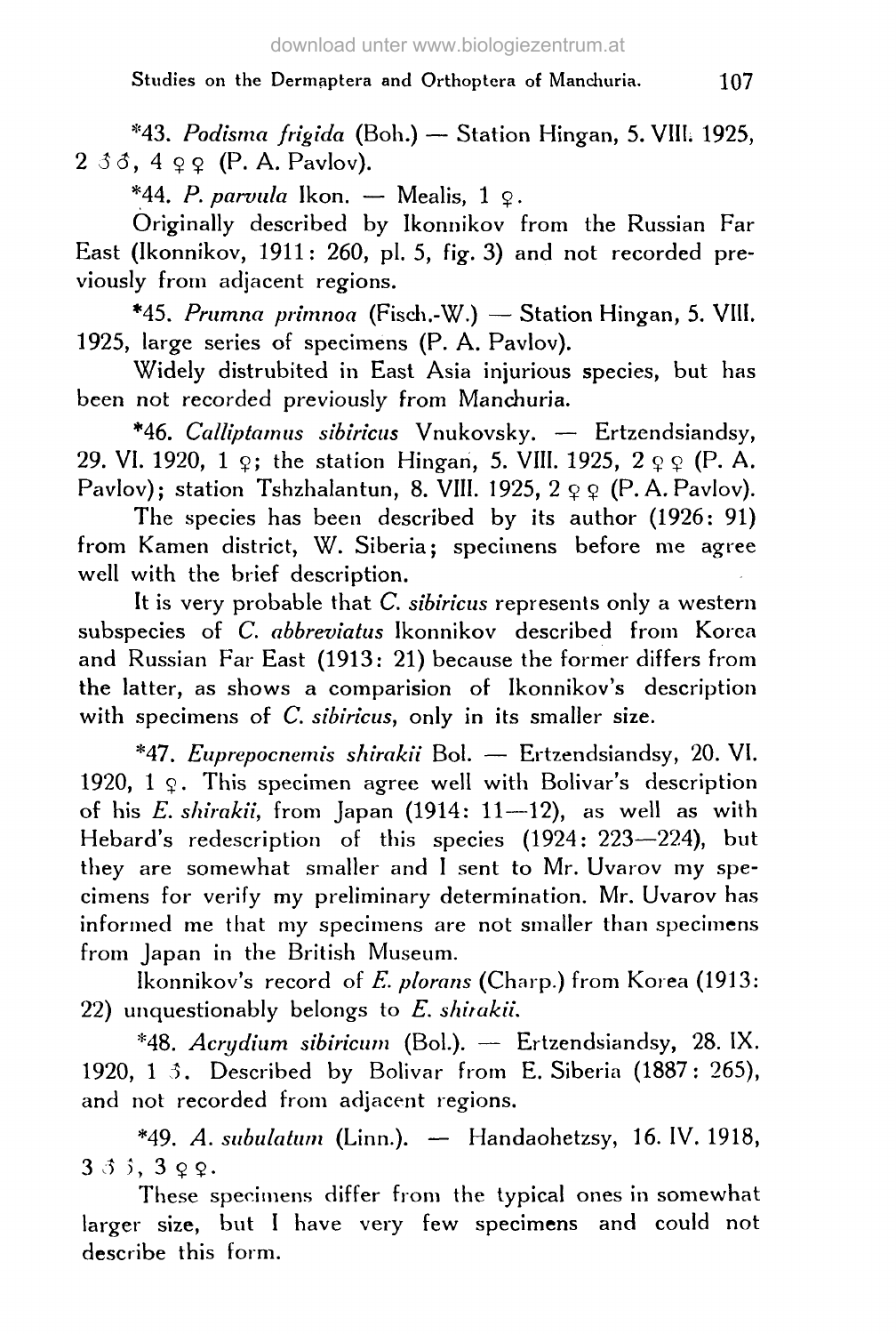#### 108 G. J. Bey-Bienko.

\*50. *A. longulum* (Shiraki)? — Handaohetzsy, 16. IV. 1918, 1 *ô;* station Mang-au, 11. VIII. 1926, 1 ç.

I had determined these two specimens as *Paratettix indicus* Bol., described from E. India and China (Bolivar, 1887: 281), and sent them to Mr. Uvarov to check my determination, but Mr. Uvarov was inclined to think that this is propably *A. longulum* described by Shiraki from Sapporo (Trans. Nat. Hist. Soc. Sapporo 1906, p. 5) and redescribed by Matsumura in 1913 (Thoasand Insects of Japan. Additamenta I, 1913, p. 24, pi. Ill, fig. 13).

I have compared these specimens with *Paratettix meridionalis* (Ramb.), genotype of the genus *Paiatettix* Bol. and I find that Manchurian specimens are very like *Paratettix.*

The most distinct feature of *A. longulum?* from Manchuria is hind femora, which have undulate lover keel and are distinctly shorter and thicker than in *Acrydium subulatum,* type of the genus *Acrydium* Geoffr. These features are very like those in *P. meridionalis.*

#### Literature cited.

1. Adelung, N. Über einige bemerkenswerte Orthopteren aus dem palaearctischen Asien. — Horae Soc. Ent. Ross., XXXIX, 1910, pp. 328—358, pi. XV.

2. Bey-Bienko, G. J. On some new or interesting Asiatic Orthoptera. — Izvest. Zap.-Sibir. Otd. Russ. Geograph. Obstsh., V, 1926, pp. 199—203, figs 1—2.

3. — Notes on some Orthoptera from Palaearctic Asia. Trans. Sibir. Acad. Agric. and Forestry, VI, N. 8, 1926 (1927), pp. 1—13, figs.  $1-3$ .

4. — Monograph of the genus *Bryodema* Fieb. and its nearest allies. — Ann. Mus. Zool. Acad. Sei. Leningrad, 1928 (in print).

5. Bolivar, J. Essai sur les Acridiens de la tribu des Tettigidae. — Ann. Soc. Ent. Belg., XXXI, 1887, pp. 175—313, pi. IV—V.

6. — Orthoptères in: Eu. Zichy, Dritte Asiatische Forschungsreise, II, Zool. Ergebnisse. — Budapest, 1901, pp. 223—243.

7. — Estudios entomologicos. I. Los panfaginos paleârticos. Trab. Mus. Cienc. Nat., Nr. 6, 1912, pp. 1—32.

8. — Estudios entomologicos, segunda parte. I. El Grupo de los Euprepocnemes. — Ibidem, N. 20, 1914, pp. 1—40.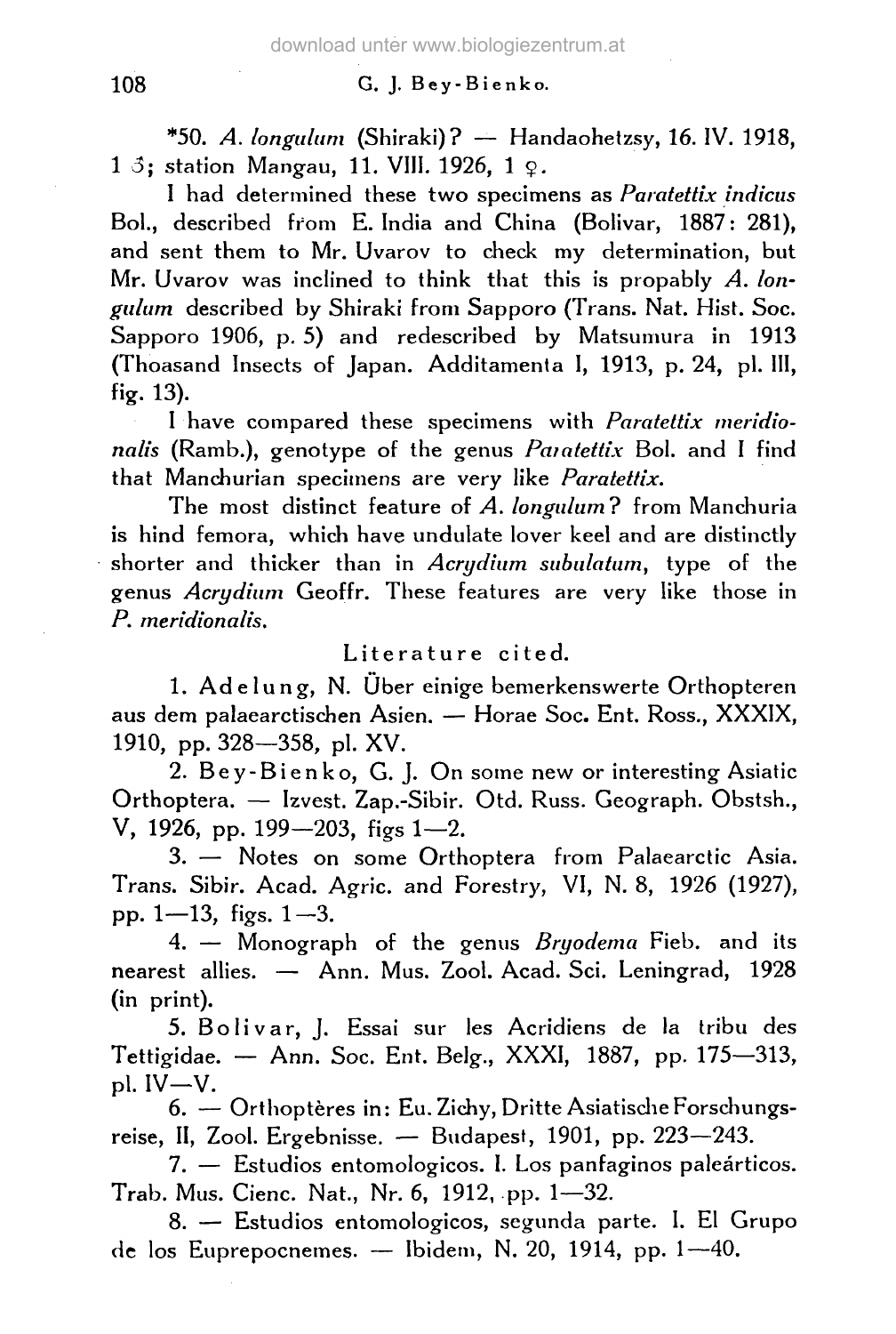9. Caudell, A. N. Orthopteroid insects from the Maritime province of Siberia. — Proc. Unit. St. Nat. Mus., 71, N 7, pp. 1—7, figs. 1—2.

10. Dirsh, V. M. Studies on the genus *Gampsocleis* Fieb. (Orthoptera, Tettigoniidae). — Mém. de la Classe d. Sciences Phys. et Mathem. d. l'Acad. d. Scienc. d. l'Ukraïne, VII, 1927, pp. 147—158, pi. I—II.

11. Hebard, M., Studies in Japanese Acrididae. - Trans. Amer. Ent. Soc, L, 1924, pp. 209—224, figs. 1—2.

12. Ikonnikov, N. Zur Kenntnis der Acridiodeen Sibiriens. Ann. Mus. Zool. Acad. Imp. Sei. St. Petersb., XVI, 1911, pp. 242 bis 270, pi. 1.

13. — Über die von P. Schmidt aus Korea mitgebrachten Acridiodeen. — Kusnetzk, 1913, pp. 1—22, figs. 1—2.

14. Ja cob son, G.G. and Bianchi V. L. Priamokrylyia i lozhnosettshatokrylyia Rossiiskoi Imperii. — St. Pétersbourg, 1902— 1905, pp. 1—925 (Orthoptera, pp. 1—466), pi. I—XXV.

15. Karny, H. Orthoptera in: W. Filchner. Wissenschaftliche Ergebnisse d. Expedition nach China und Tibet. — Berlin, 1908, pp. 1—56.

16. Kir by, W. F. A synonymic catalogue of Orthoptera, III, Acrididae. — London, 1910, pp. 1—674.

17. Matsumura, F. and Shiraki, T. Locustiden Japans.  $-$ Journ. College Agric. Sapp., 1908, pp. 1—80, p. I—II.

18. Pylnov, E. Contribution à la faune des Acridiodea et Locustodea de la Mongolie boréale. — Revue Riiss. d'Ent., XVI, 1916, pp. 275—284, figs. 1—6.

19. Redtenbacher, J. Monographie der Conocephaliden. Verh. Zool.-Bot. Gesellsch. Wien, XLI, 1891, pp. 315-562, pl. III IV.

20. Rehn, J. A. G. Contributions toward a knowledge of the Orthoptera of Japan and Korea. — Proc. Acad. Nat. Sei. Shila., 1902, pp. 629—637.

21. Saussure, H. Mèlanges orthopterologique. II. Gryllidae. — Mém. Soc. Phys. Genève, XXV, 1877, pp. 1—352, 362-704, pi. XI-XIX.

22. — Additamenta ad Prodromum Oedipodiorum. — Ibidem, XXX, Nr. 1, pp. 1 — 180, pi. I.

23. Semenov-Tian-Shansky, A. Dermatoptera nova aut minus cognita. I. — Rev. Russ. d'Ent., II, 1902, pp. 90—102, figs. 1—2.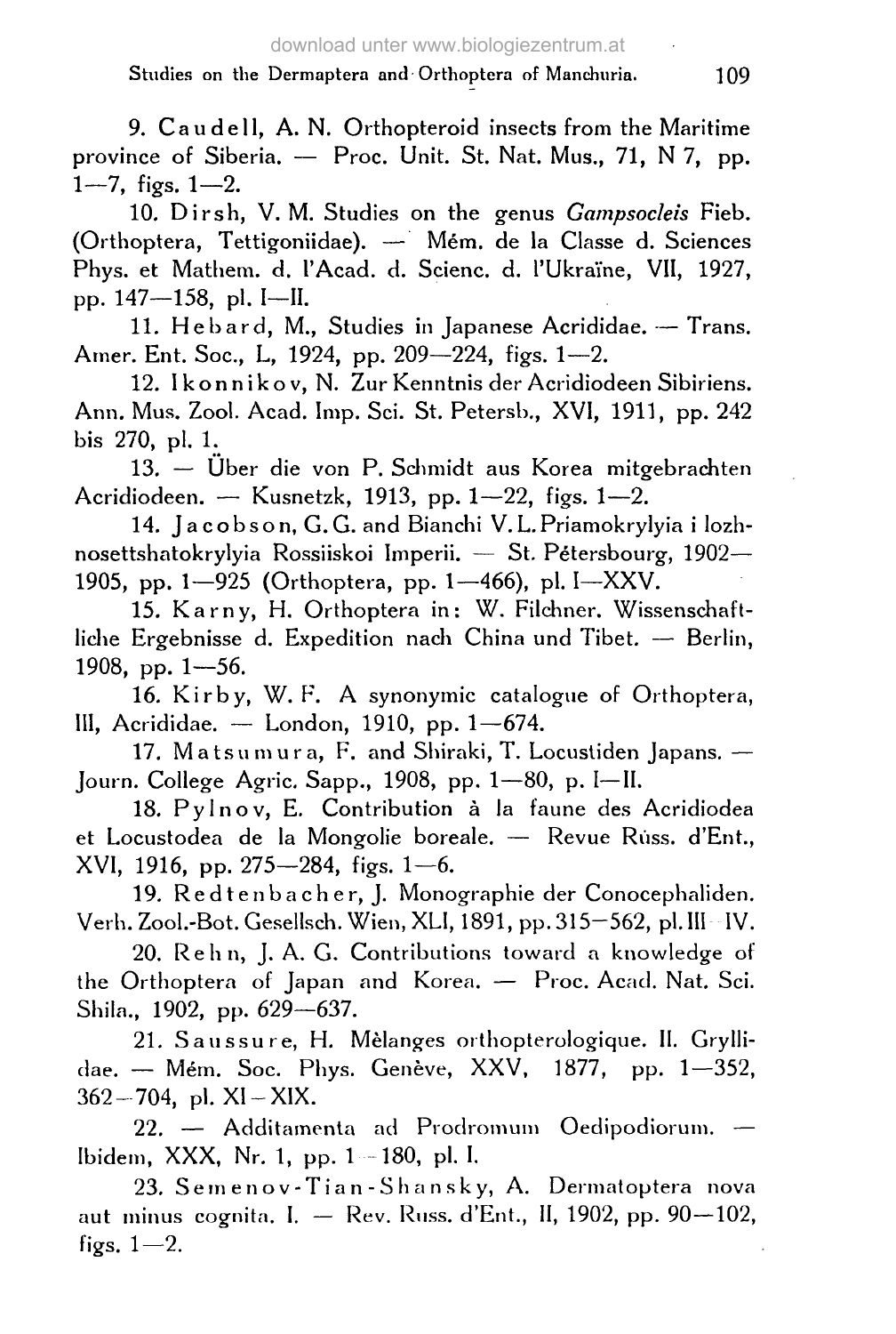download unter www.biologiezentrum.at<br>110 G. J. Bey-Bienko: Studies on the Dermapt. and Orthopt. of Manchuria.

24. — Dermatoptera nova aut minus cognita. III. — Ibidem, VIII, 1908, pp. 159—173.

25. Shiraki, T. Acrididen Japans. — Tokyo, 1910, pp. 1 und 92, pi. I—II.

26. Tarbinsky, S. K rasprostraneniyû priamokrylyh nasekomyh v predelah SSSR. — La Défense des Plantes, III N 2—3, 1926, pp. 278—280.

27. Uvarov, B. P. Contribution à la faune de Orthopteres de la province de Transbaicalie. — Ann. Mus. Zool. Acad. Imp. Sei. St. Petersb., XIX, 1914, pp. 167—172.

28. — Notes on the Orthoptera in the British Museum. 3. Some less known or new genera and species of the subfamilies Tettigoniinae and Decticinae. — Trans. Ent. Soc. London, 1923 (1924), pp. 492—536, pi. XXVIH.

29. — Some Orthoptera from the Russian Far East. — Ann. Mag. Nat. Hist, ser. 9, XVII, 1926, pp. 273—291, figs. 1—8.

30. Vnukovsky , V. Zur Fauna der Orthopteren und Dermapteren des Bezirkes Kamenj (südwestliches Sibirien, früh. Gouvernement Tomsk). — Mitteil. Münchener Ent. Gesellsch. 1926, N. 8—12, pp. 88—92.

31. — Über die Fauna der Dermaptera, Dictyoptera und und Ensifera Sibiriens. — Deutsch. Ent. Zeitschr., 1926 (1927), pp. 441—443.

32. Wi 11 e m s e, C. Revision der Gattung Oxya Serv. — Tijdschrift voor Entomol., LXVIII, 1925, pp.  $1-60$ , figs.  $1-65$ .

33. Zubovsky, N. Zur Acridiodea-Fauna des asiatischen Rußlands. — Ann. Mus. Zool. Acad. Imp. Sei. St. Petersb., III, 1898, pp. 68—110.